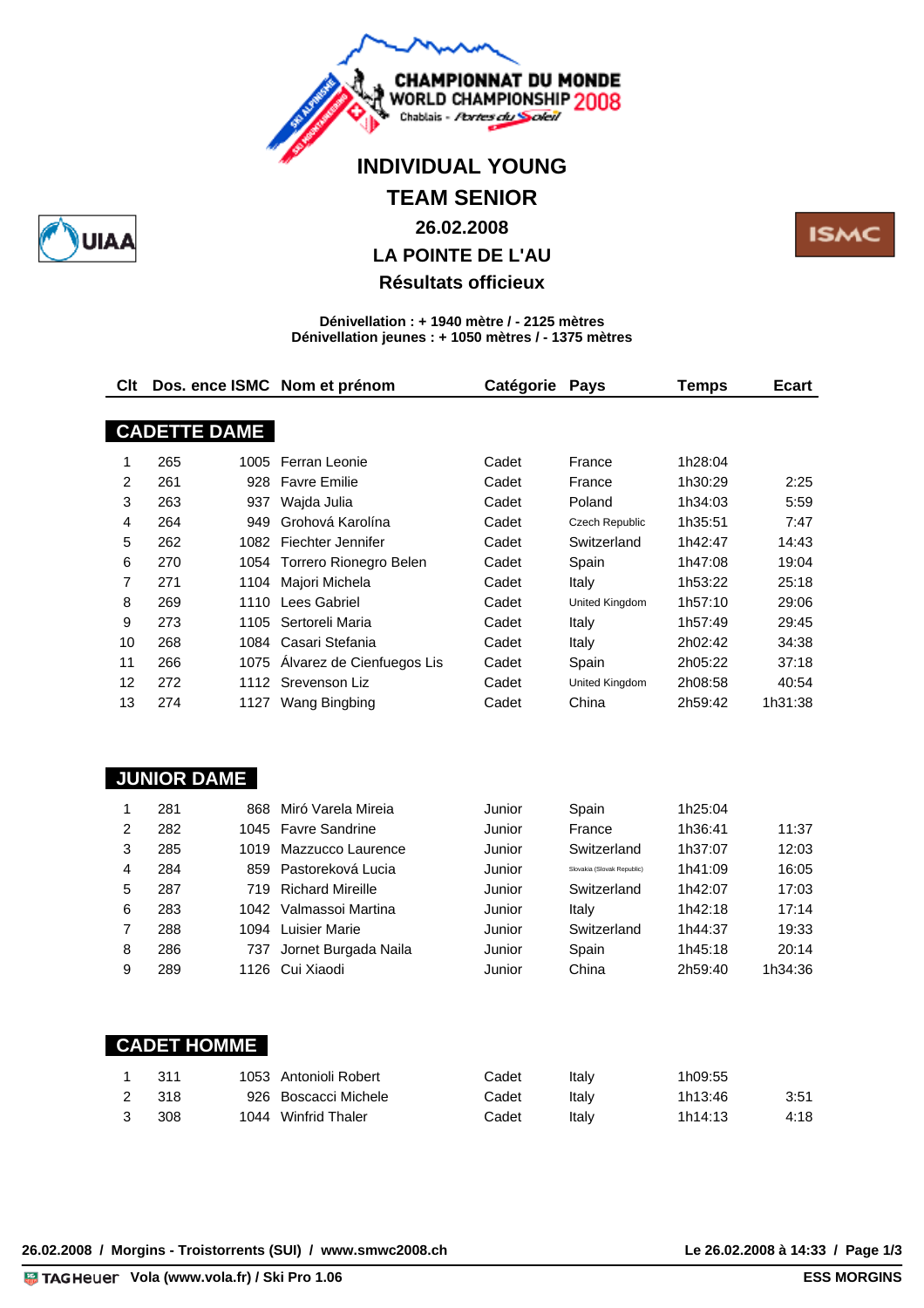| <b>Clt</b> |     |      | Dos. ence ISMC Nom et prénom | Catégorie Pays |                | Temps   | <b>Ecart</b> |
|------------|-----|------|------------------------------|----------------|----------------|---------|--------------|
|            |     |      |                              |                |                |         |              |
| 4          | 301 | 953  | Gachet Pierre-François       | Cadet          | France         | 1h15:32 | 5:37         |
| 5          | 305 | 1022 | Tissières Alan               | Cadet          | Switzerland    | 1h15:34 | 5:39         |
| 6          | 307 | 921  | Tissières Mathieu            | Cadet          | Switzerland    | 1h16:30 | 6:35         |
| 7          | 306 | 1097 | <b>Mottiez Robin</b>         | Cadet          | France         | 1h17:56 | 8:01         |
| 8          | 309 | 1020 | Salamin David                | Cadet          | Switzerland    | 1h20:18 | 10:23        |
| 9          | 313 | 1089 | Schlachter Jonas             | Cadet          | Germany        | 1h20:49 | 10:54        |
| 10         | 321 | 1046 | <b>Brugger Philipp</b>       | Cadet          | Austria        | 1h21:40 | 11:45        |
| 11         | 322 | 1047 | Rottmoser Josef              | Cadet          | Germany        | 1h22:04 | 12:09        |
| 12         | 315 | 1007 | Grzegorzek Piotr             | Cadet          | Poland         | 1h23:07 | 13:12        |
| 13         | 304 | 1096 | <b>Gardet Cyrille</b>        | Cadet          | France         | 1h23:52 | 13:57        |
| 14         | 314 | 990  | Cardona Coll Nil             | Cadet          | Spain          | 1h24:57 | 15:02        |
| 15         | 317 | 1091 | <b>Reiter Philipp</b>        | Cadet          | Germany        | 1h29:15 | 19:20        |
| 16         | 316 | 996  | Riera Barrachina Marc        | Senior         | Andorra        | 1h31:11 | 21:16        |
| 17         | 303 | 1072 | <b>Pellicer Oriol</b>        | Cadet          | Spain          | 1h39:48 | 29:53        |
| 18         | 310 | 1073 | Sumozas Arribas Jaime        | Cadet          | Spain          | 1h42:43 | 32:48        |
| 19         | 320 | 1124 | Schwer Alan                  | Cadet          | Argentina      | 1h44:36 | 34:41        |
| 20         | 302 | 1113 | Adámek Petr                  |                | Czech Republic | 1h48:35 | 38:40        |
| 21         | 319 | 1125 | Carnaghan Nick               | Cadet          | United Kingdom | 2h17:11 | 1h07:16      |

# **JUNIOR HOMME**

| 1              | 337 | 788  | <b>Thaler Sigmund</b>         | Junior | Italy                      | 1h10:42 |       |
|----------------|-----|------|-------------------------------|--------|----------------------------|---------|-------|
| 2              | 333 | 744  | Gachet Xavier                 | Junior | France                     | 1h11:01 | 19    |
| 3              | 340 | 748  | Vernaz Piedmont Sébastien     | Junior | France                     | 1h11:03 | 21    |
| 4              | 331 | 872  | Pinsach Rubirola Marc         | Junior | Spain                      | 1h12:14 | 1:32  |
| 5              | 346 | 922  | Michaud Randy                 | Junior | Switzerland                | 1h12:21 | 1:39  |
| 6              | 335 | 1021 | <b>Theux Marcel</b>           | Junior | Switzerland                | 1h13:23 | 2:41  |
| $\overline{7}$ | 343 | 680  | Pubill Rodriguez Aleix        | Junior | Spain                      | 1h14:01 | 3:19  |
| 8              | 338 | 626  | <b>Moling Michael</b>         | Junior | Italy                      | 1h15:48 | 5:06  |
| 9              | 345 | 599  | <b>Jokl Michal</b>            | Junior | Slovakia (Slovak Republic) | 1h16:06 | 5:24  |
| 10             | 332 | 746  | Peyet Mathieu                 | Junior | France                     | 1h16:31 | 5:49  |
| 11             | 344 | 970  | <b>Baltassat Martin</b>       | Junior | France                     | 1h16:37 | 5:55  |
| 12             | 342 | 804  | <b>Bargiel Andrzej</b>        | Junior | Poland                     | 1h17:40 | 6:58  |
| 13             | 339 | 948  | Tremiño Álvaro                | Junior | Spain                      | 1h19:15 | 8:33  |
| 14             | 334 | 1092 | Canella Tiziano               | Junior | Italy                      | 1h19:37 | 8:55  |
| 15             | 355 | 850  | Groh Radoslav                 | Junior | Czech Republic             | 1h20:04 | 9:22  |
| 16             | 341 | 936  | <b>Pfanzelt Michael</b>       | Junior | Germany                    | 1h20:17 | 9:35  |
| 17             | 336 | 986  | Kúcik Tomás                   | Junior | Slovakia (Slovak Republic) | 1h21:14 | 10:32 |
| 18             | 348 | 995  | Danko Matus                   | Junior | Slovakia (Slovak Republic) | 1h23:01 | 12:19 |
| 19             | 352 | 979  | García Sala Guillem           | Junior | Spain                      | 1h24:42 | 14:00 |
| 20             | 349 | 992  | Fejfar Ondrej                 | Junior | <b>Czech Republic</b>      | 1h25:07 | 14:25 |
| 21             | 350 | 876  | Riera Barrachina Pau          | Junior | Andorra                    | 1h27:12 | 16:30 |
| 22             | 351 | 722  | Kalogeropoulos Grigorios      | Junior | Greece                     | 1h27:43 | 17:01 |
| 23             | 359 | 851  | Brožek Adam                   | Junior | Czech Republic             | 1h30:06 | 19:24 |
| 24             | 357 | 1067 | Gomá Roca Albert              | Junior | Andorra                    | 1h32:31 | 21:49 |
| 25             | 353 | 1111 | <b>Harold Rupert Nicholas</b> | Junior | United Kingdom             | 1h34:08 | 23:26 |
| 26             | 354 | 806  | Rojas Sebastian               | Junior | Chile                      | 1h34:49 | 24:07 |
| 27             | 356 | 1056 | Scheuch Federico              | Junior | Chile                      | 1h49:35 | 38:53 |
| 28             | 358 | 1057 | <b>Cruz Carlos</b>            | Junior | Chile                      | 2h01:20 | 50:38 |

**26.02.2008 / Morgins - Troistorrents (SUI) / www.smwc2008.ch Le 26.02.2008 à 14:33 / Page 2/3**

Le 26.02.2008 à 14:33 / Page 2/3<br>**ESS MORGINS**